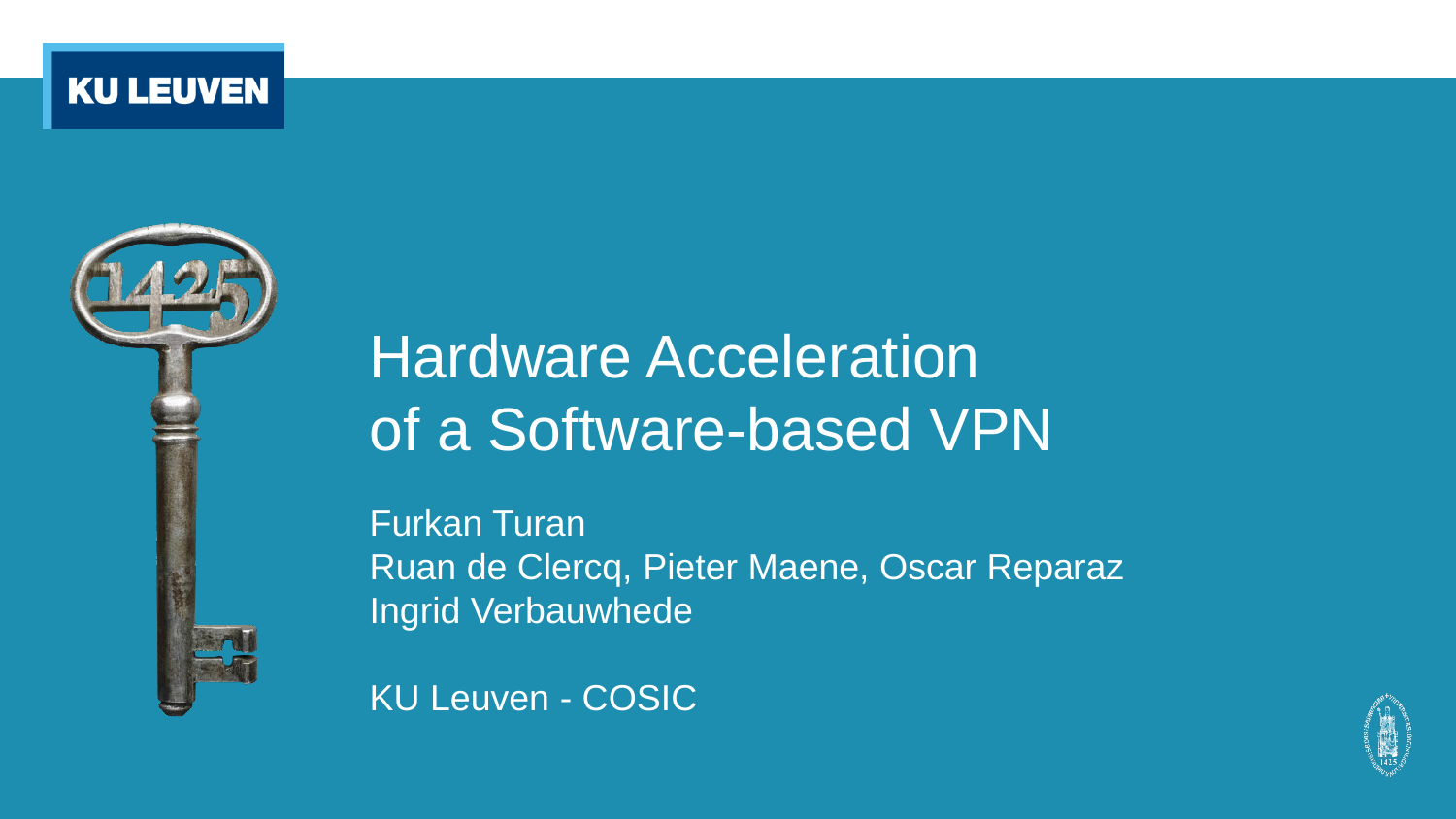### VPN Introduction

VPN (Virtual Private Network) encrypts the communication between two parties.



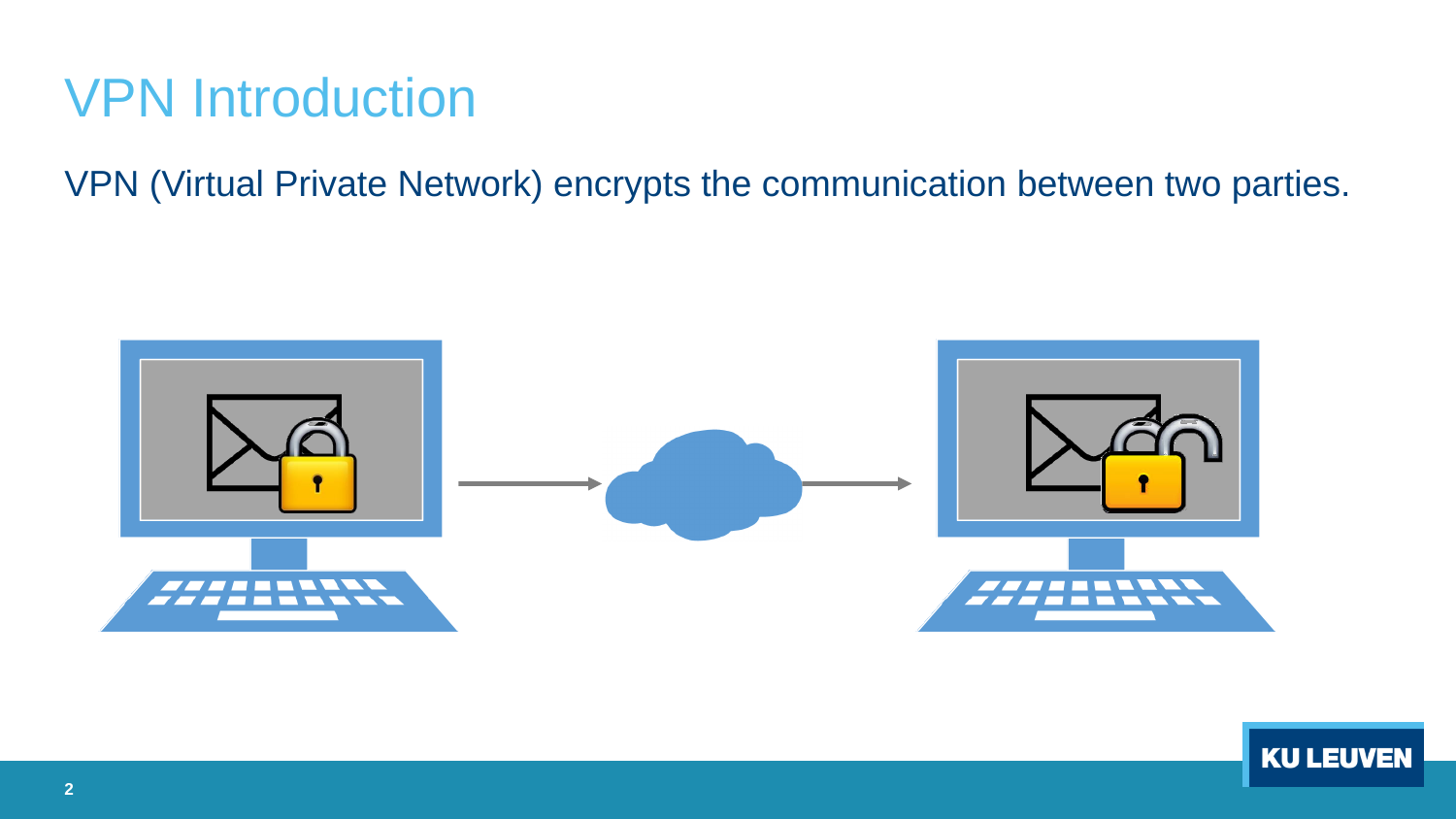### VPN Device Introduction

Goal: Start with a VPN application, Convert it into a 2 port VPN device, Accelerate it with a cryptographic coprocessor.



*<i>III***IIIIIII**II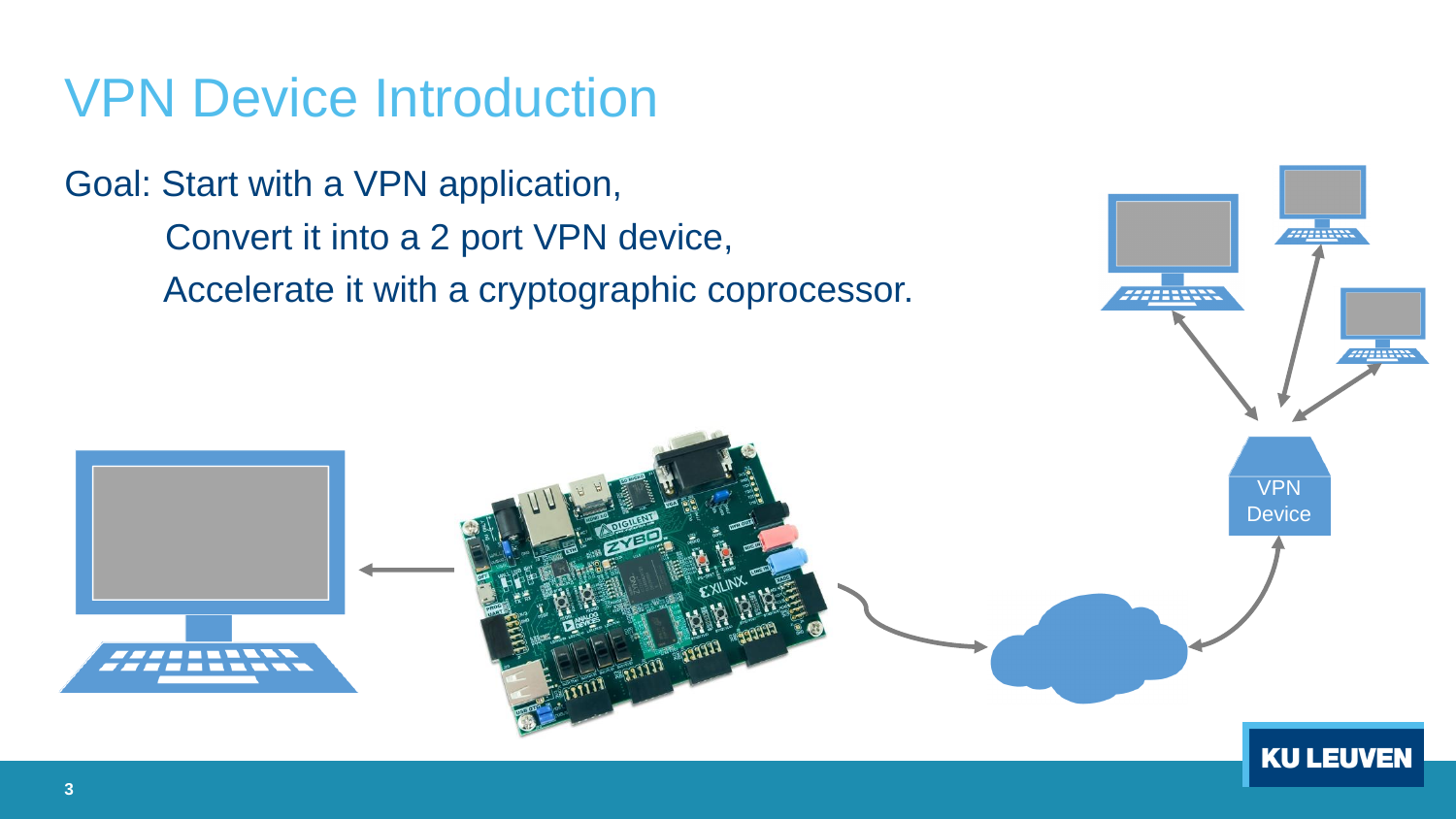### Software-based VPN

How a software-based VPN application works:



#### **SigmaVPN:** Light-weight, secure and modular software-based VPN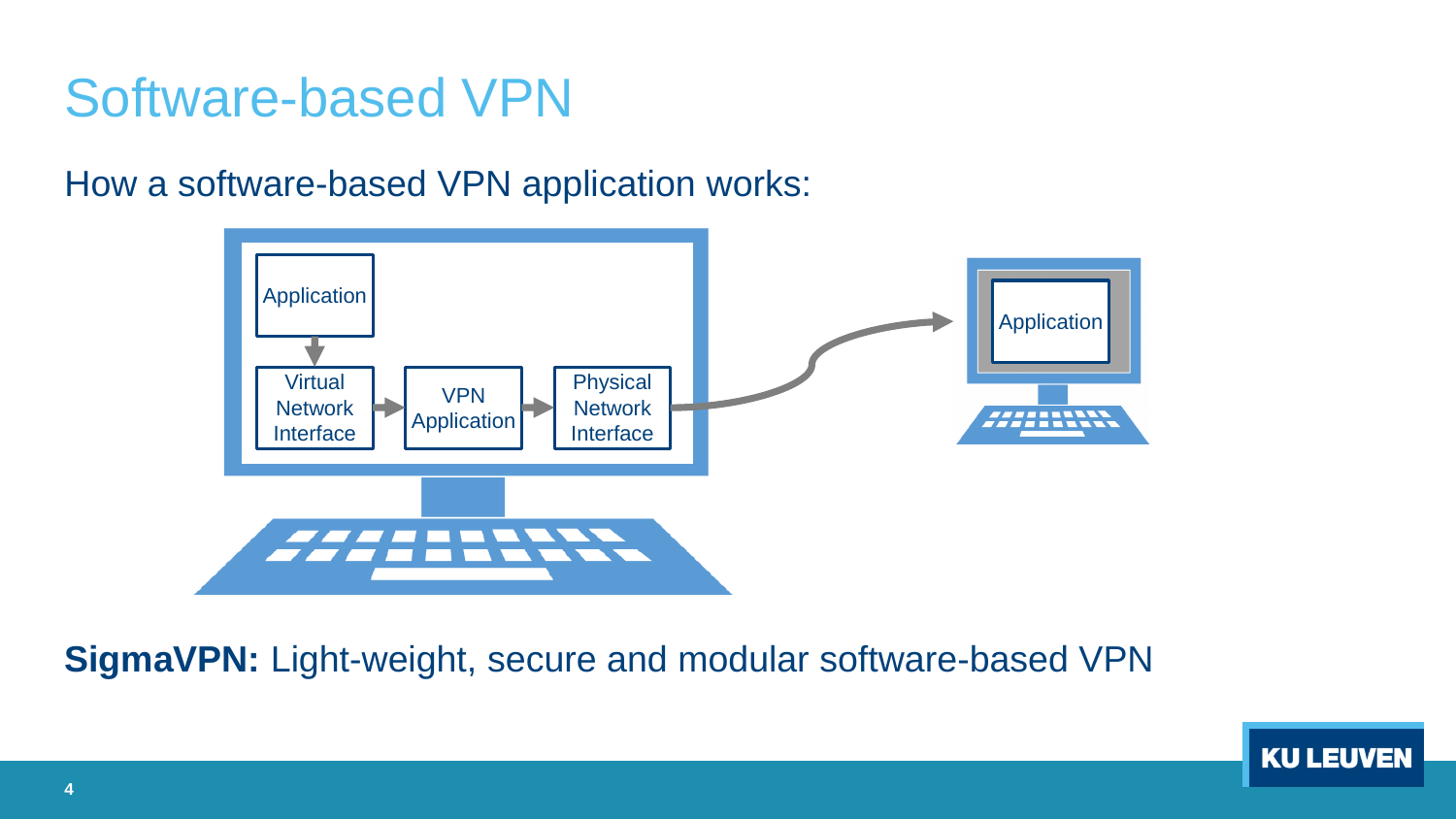### 2 Port VPN Device with Hardware Accelerator

The new Private Comm. module uses a Physical Network Interface. It is capable of even capturing broadcast messages.

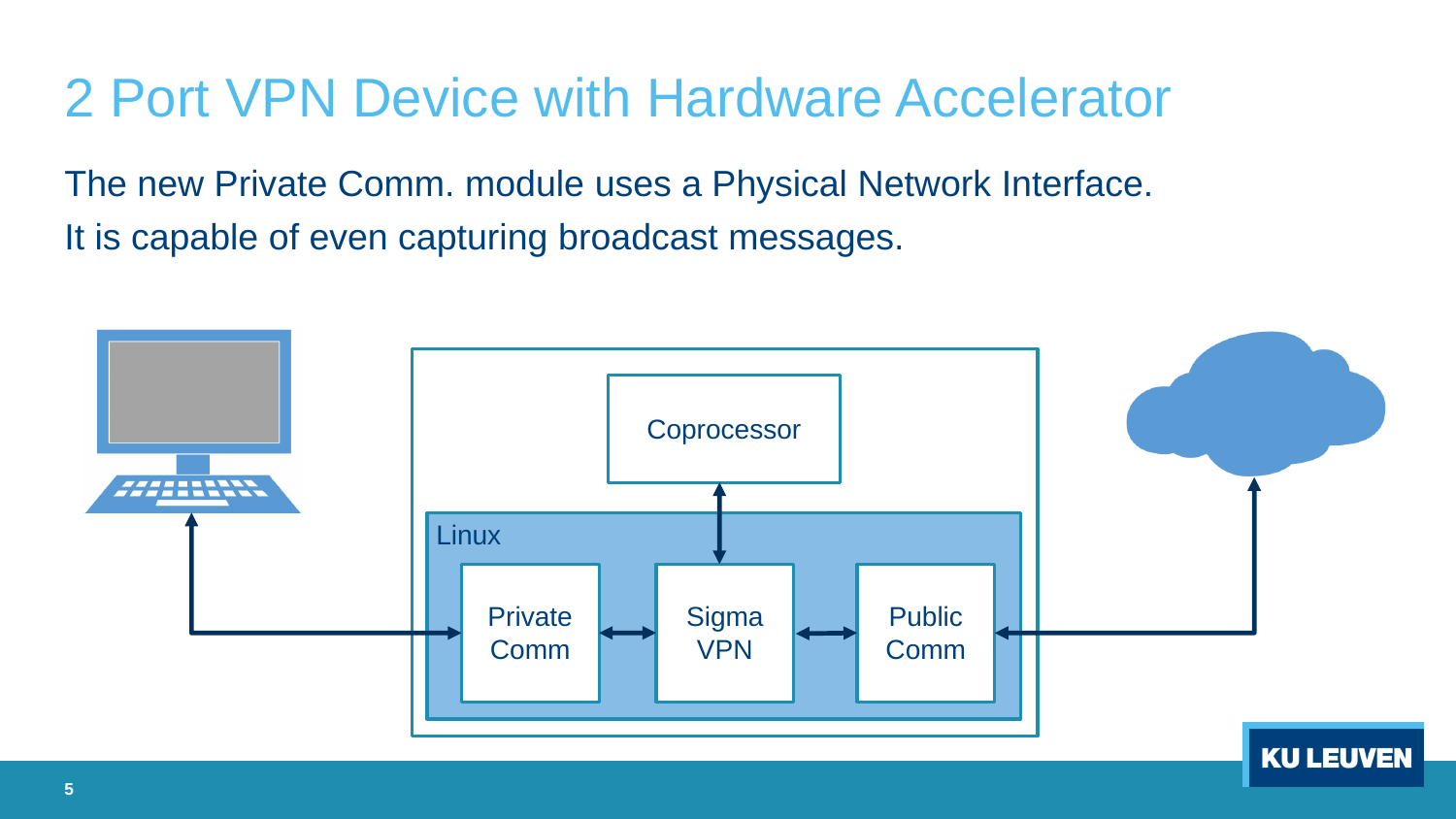

**KU LEUVEN**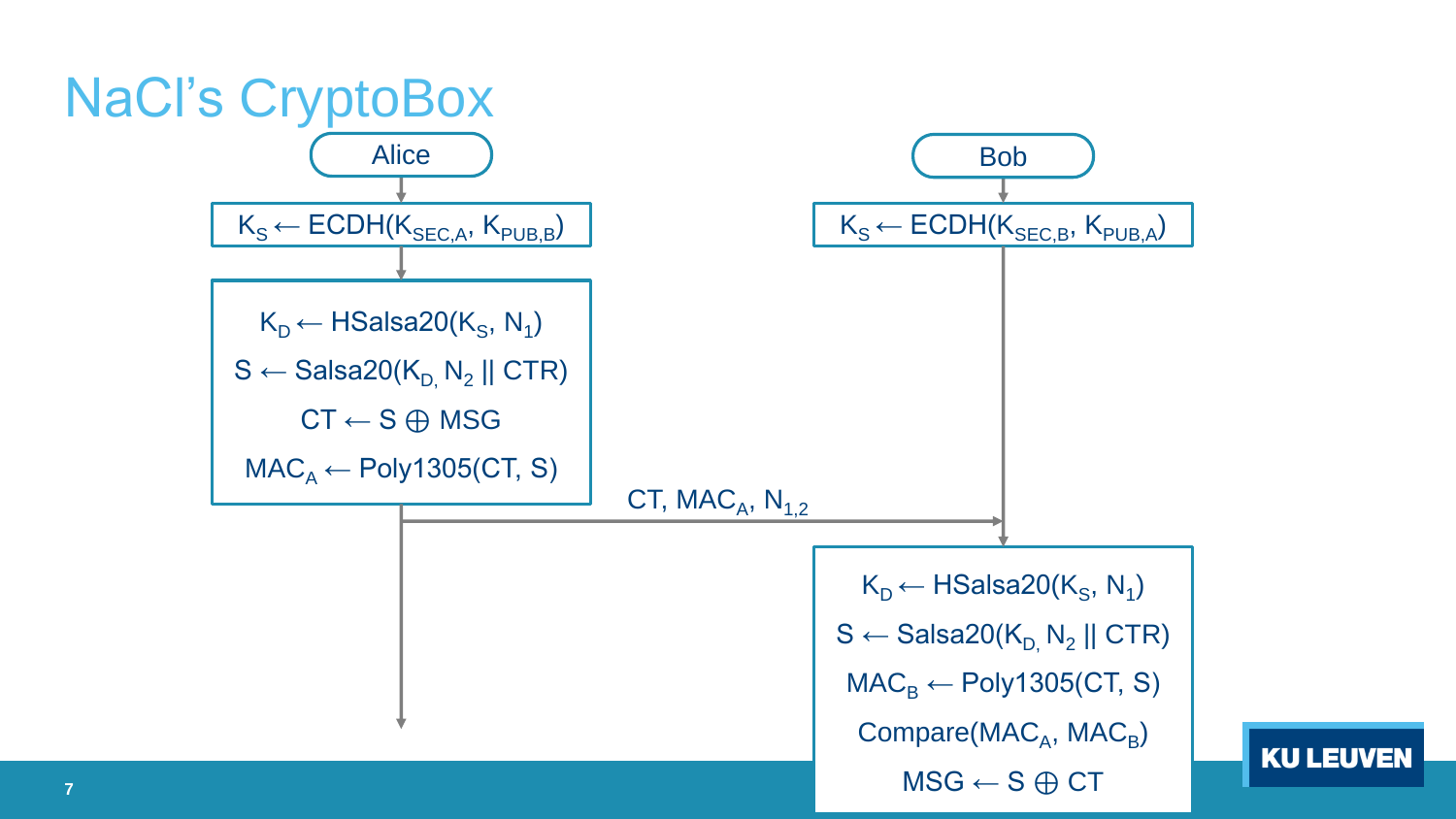# One-time Authenticator: Poly1305

An update operation for each 128-bit blocks of the message The operation implements a modular multiplication in radix (2<sup>130</sup>-5)

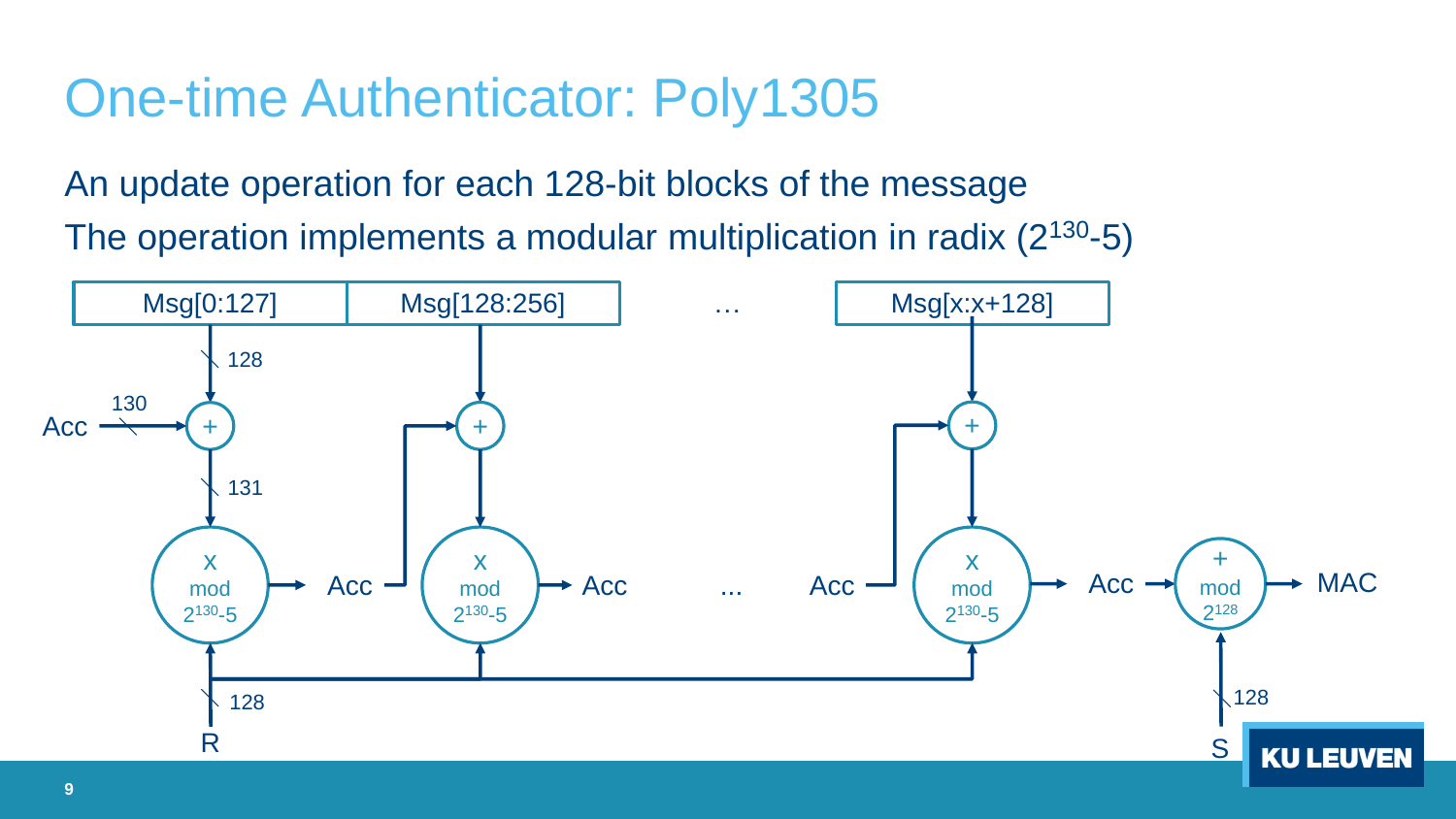# Poly1305's Implementation

Implemented using a school-book multiplication:

- Big multiplication is divided into smaller blocks
- Followed by propagation of the results

Each small block multiplication is handled in single-cycle multipliers of Zynq's DSP48 Slices

To boost the performance:

- Parallel execution of smaller-block multiplications
- Parallel propagating the results

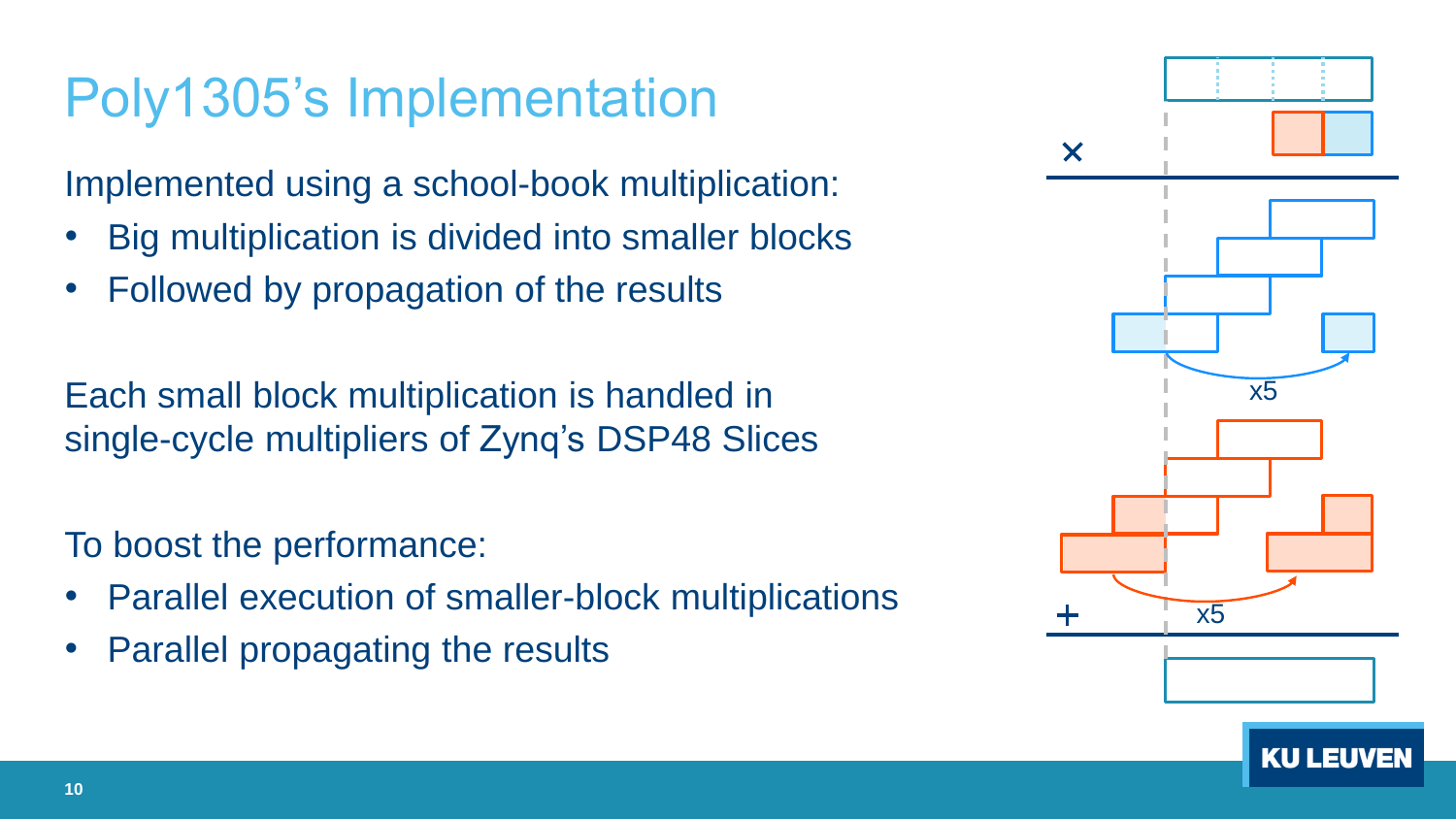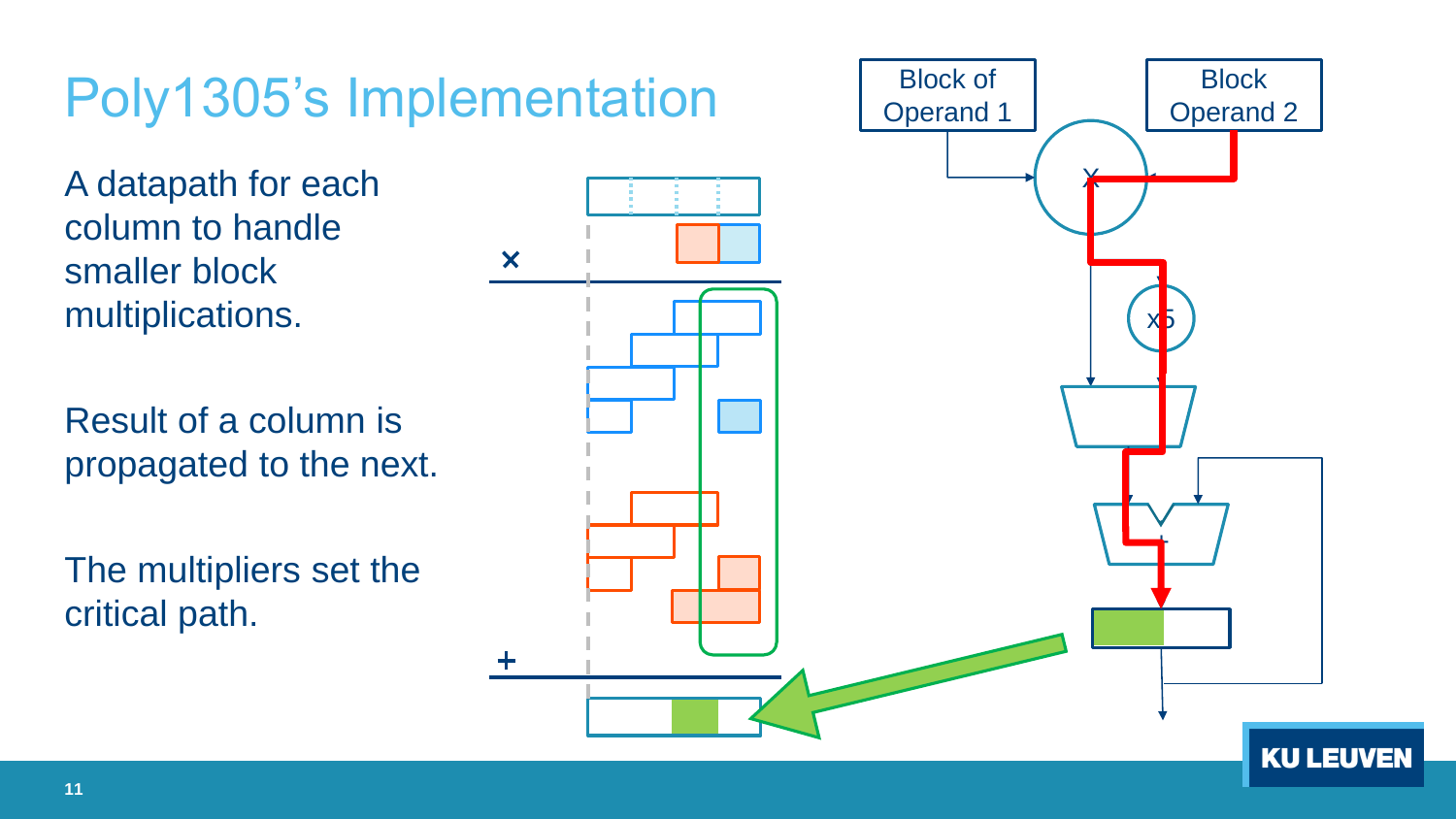### Hardware Implementation

- Processing System runs Linux SigmaVPN.
- DMA transfers data between co-processor and RAM.

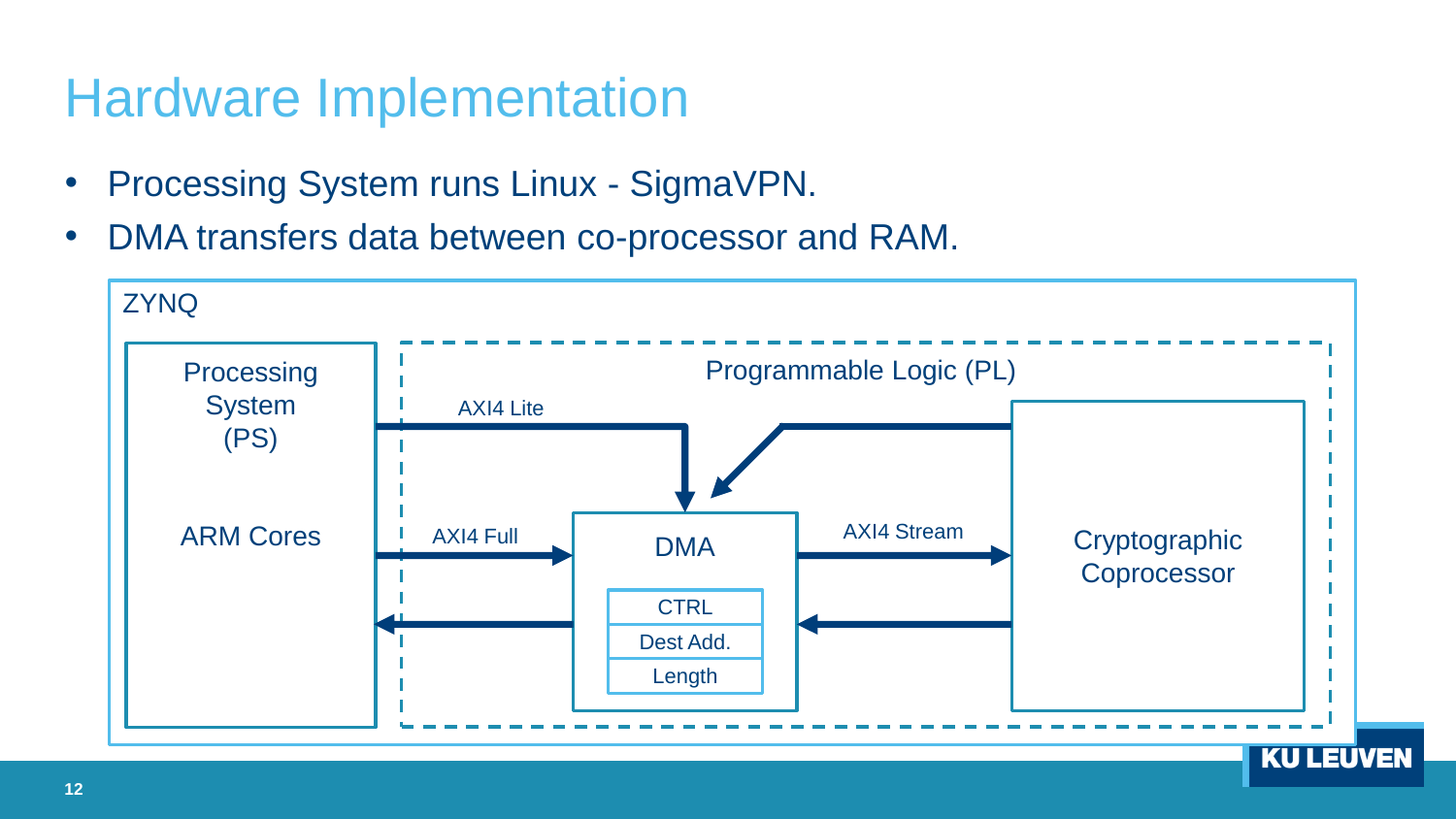### Coprocessor's Datapath

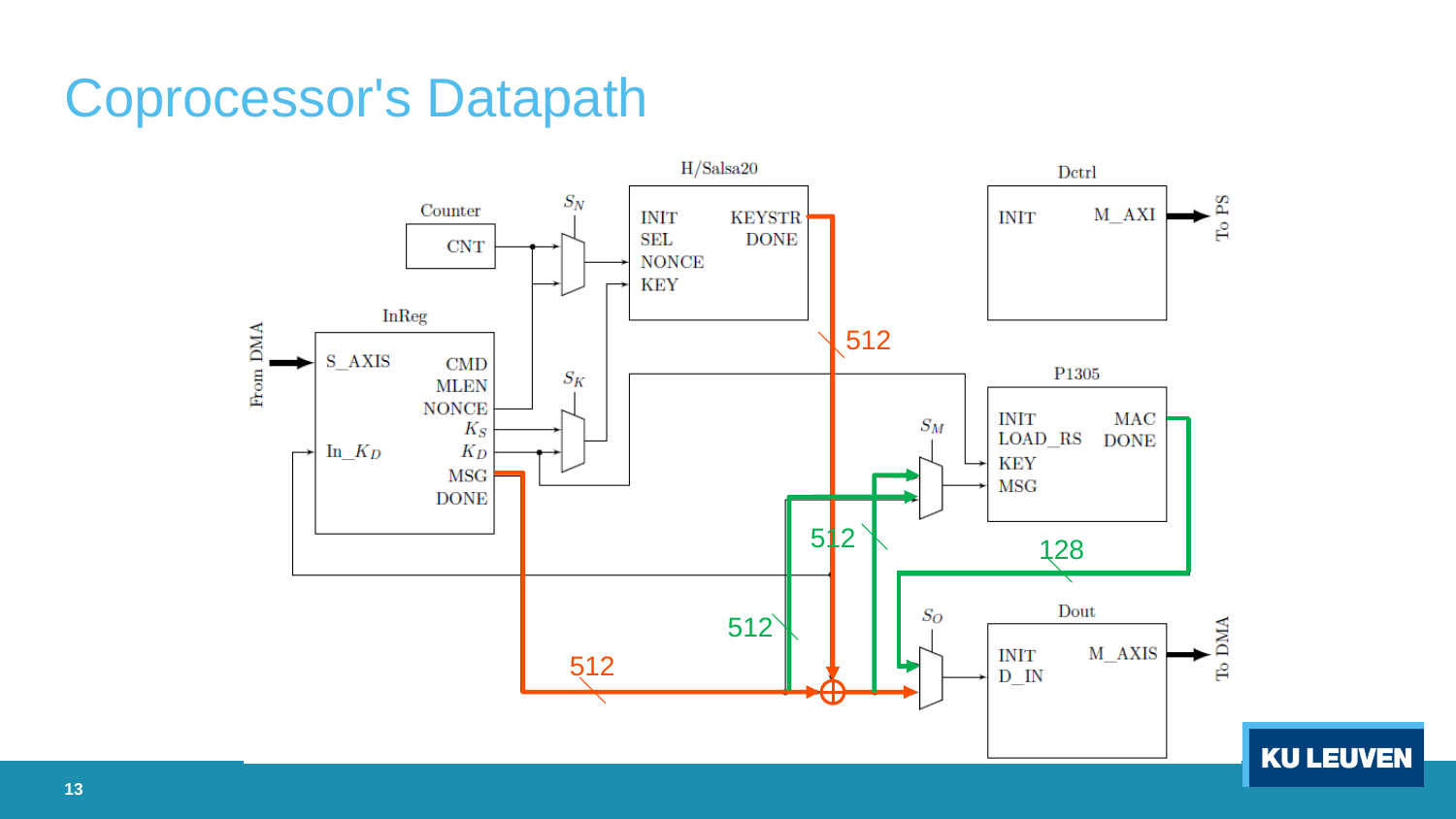# **Scheduling**

- Operation is divided into *time slots*
- A time slot is the time to process a 512-bit message block
- Each hardware module is active in each time slot

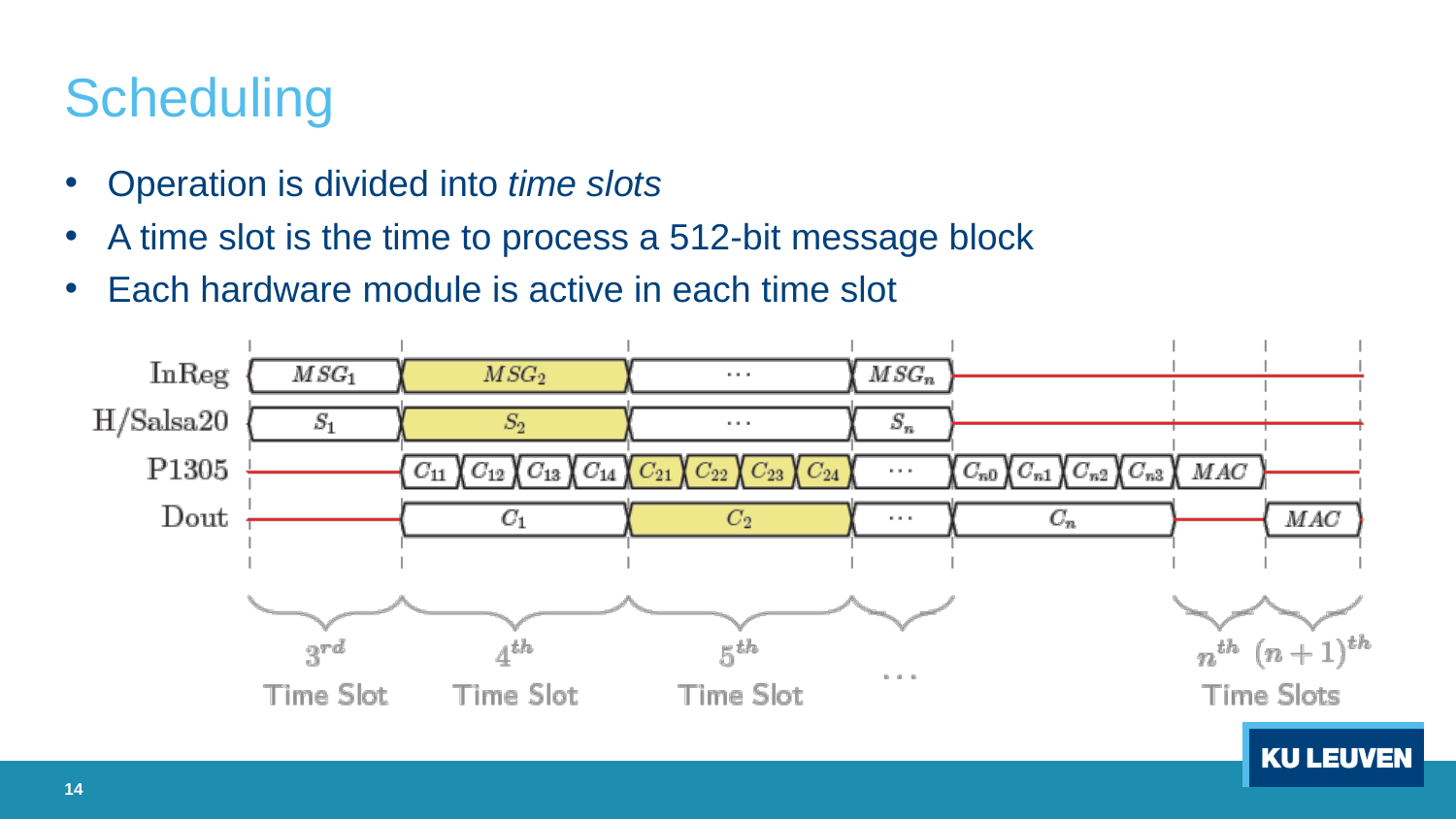# Hardware Utilization

### **Single Instance of Processing Blocks**

- Resource Utilization: 53.67%
- Max Clock Freq: 92.85 MHz
- Process 512-bit block in a time slot

### **Duplicated Processing Blocks**

- Resource Utilization: 97.25%
- Max Clock Freq: 81.25 MHz
- Process 1024-bit block in a time slot

ZYBO Board comes with Zynq Z-7010 SoC;

- The smallest Zyng device
- Has limited resources

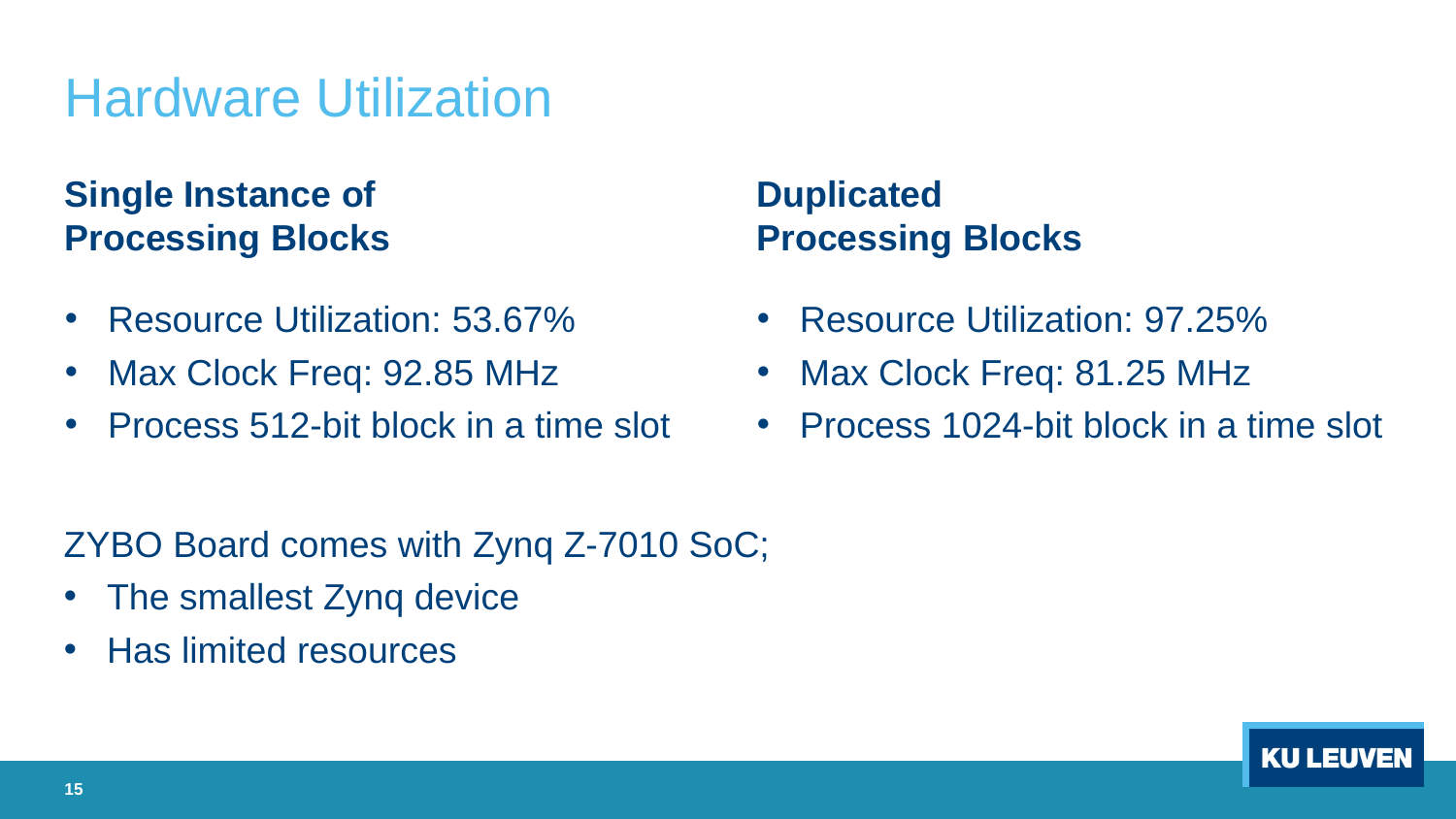# Communication btw. HW & SW

Configuring DMA for transferring buffers requires:

- Accessing physical addresses
- Coherent memory accesses

### **Created a Linux kernel space module (Device File)**

Problem: Overhead of making context switches

- Going do kernel space costs ~800 cycles.
- Transferring the frame btw. User and Kernel space costs ~740 cycles.

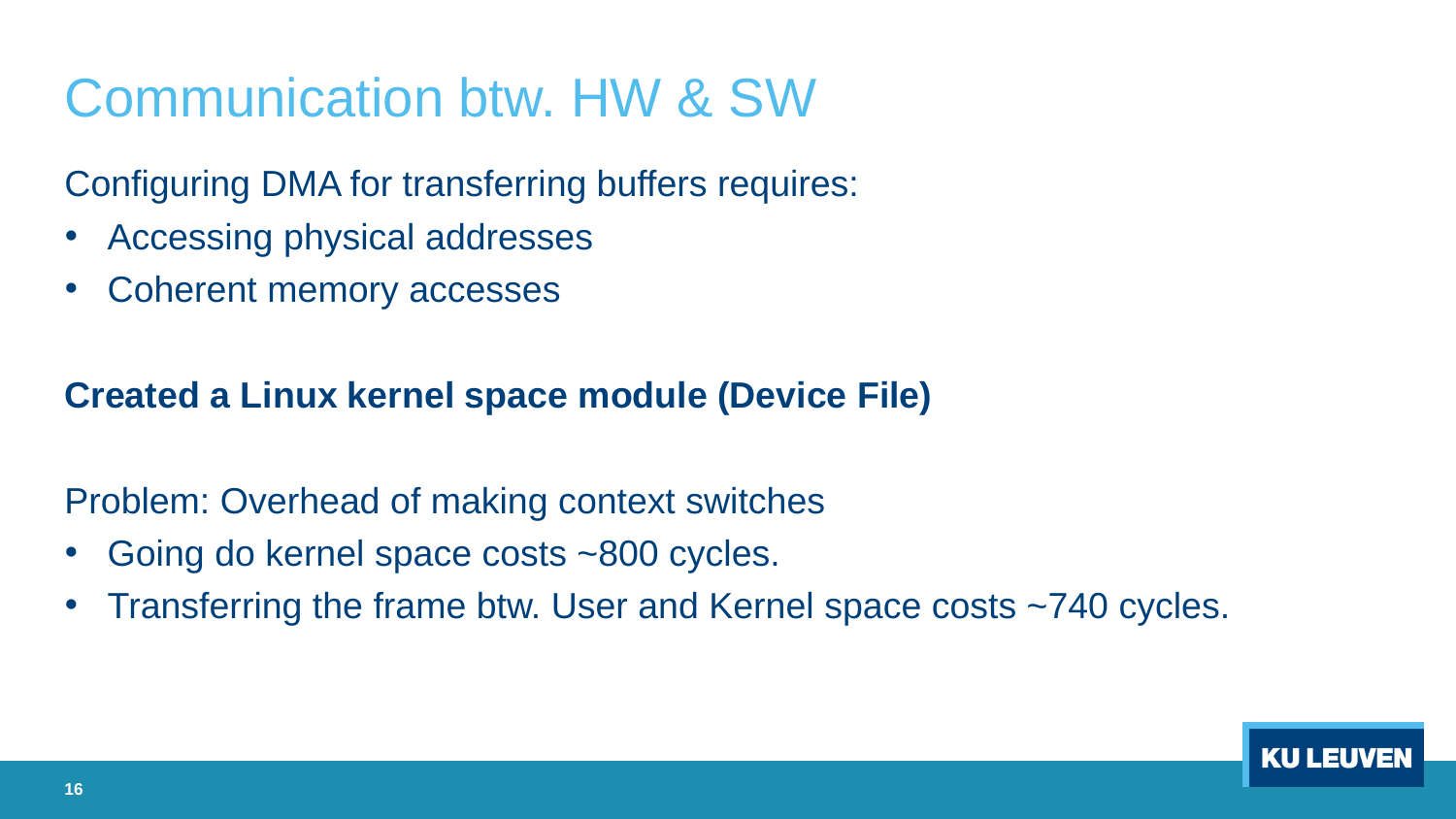### Improvements to Cryptographic Operations

- Encrypted and decrypted many test vectors with both SW-only and SW+HW implementations.
- Compared results for accuracy and execution times.

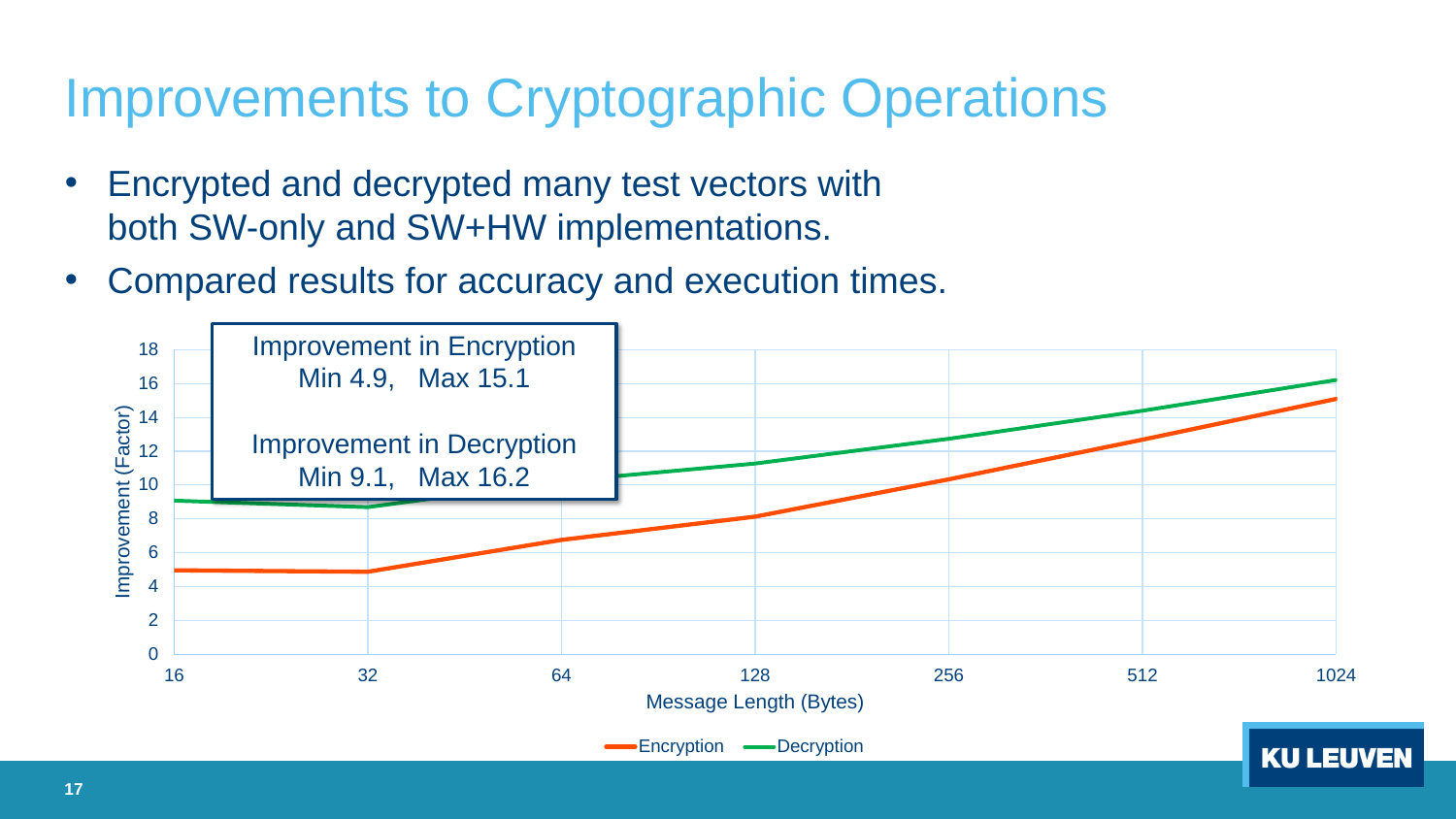### Improvements to VPN Bandwidth

### Test Network Structure:



Bandwidth tests using **Iperf** Network Bandwidth Measurement Tool

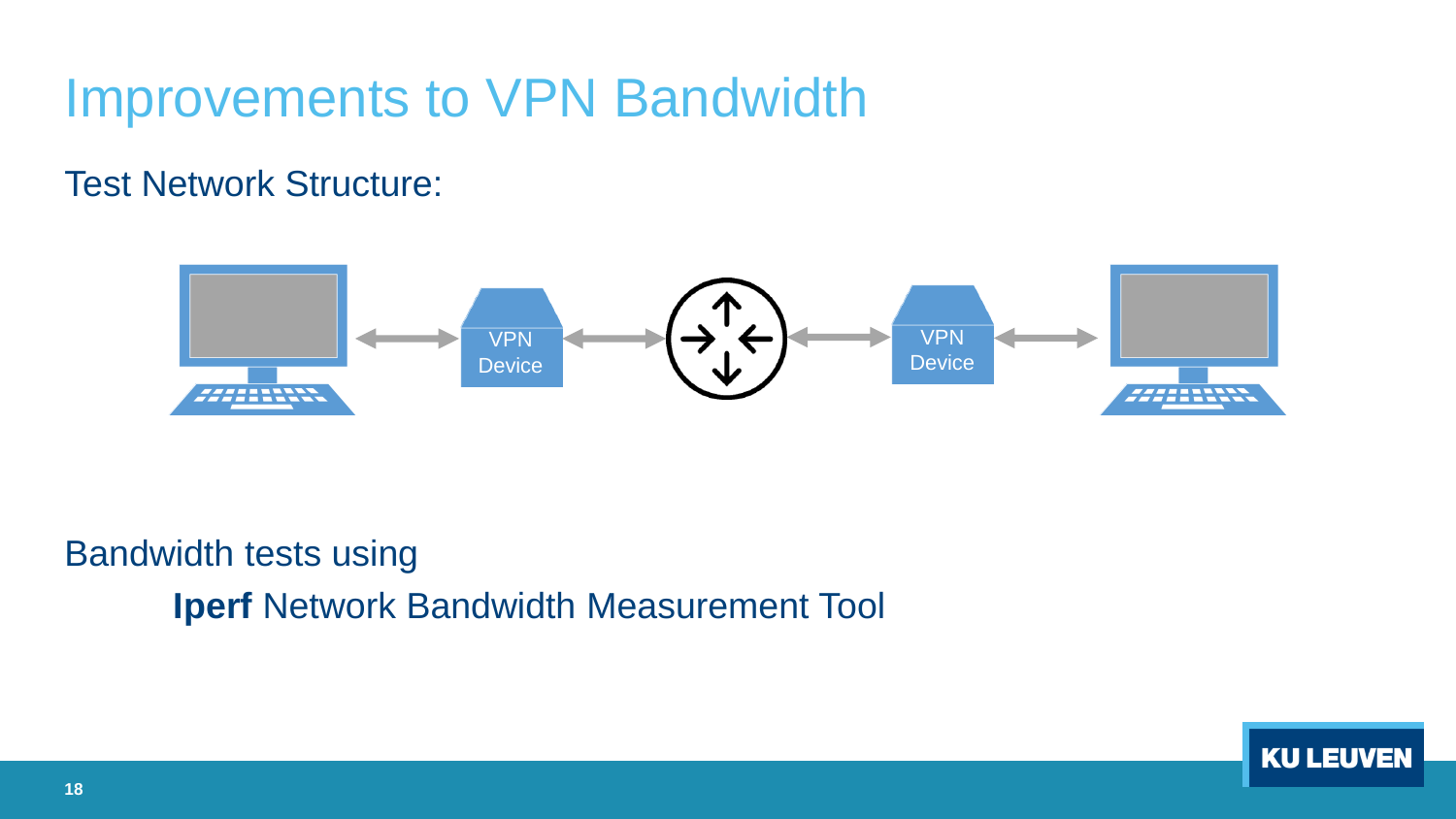### Improvements to VPN Bandwidth

### TCP bandwidth increase

- 2.9 times for 128-byte frames,
- 4.36 times for 1024-byte frames.

### UDP bandwidth increase

- 2 times for 128-byte frames,
- 5.36 times for 1024-byte frames.



#### Bandwidth (Mbps) for Comm. with 1024-byte ETH Frames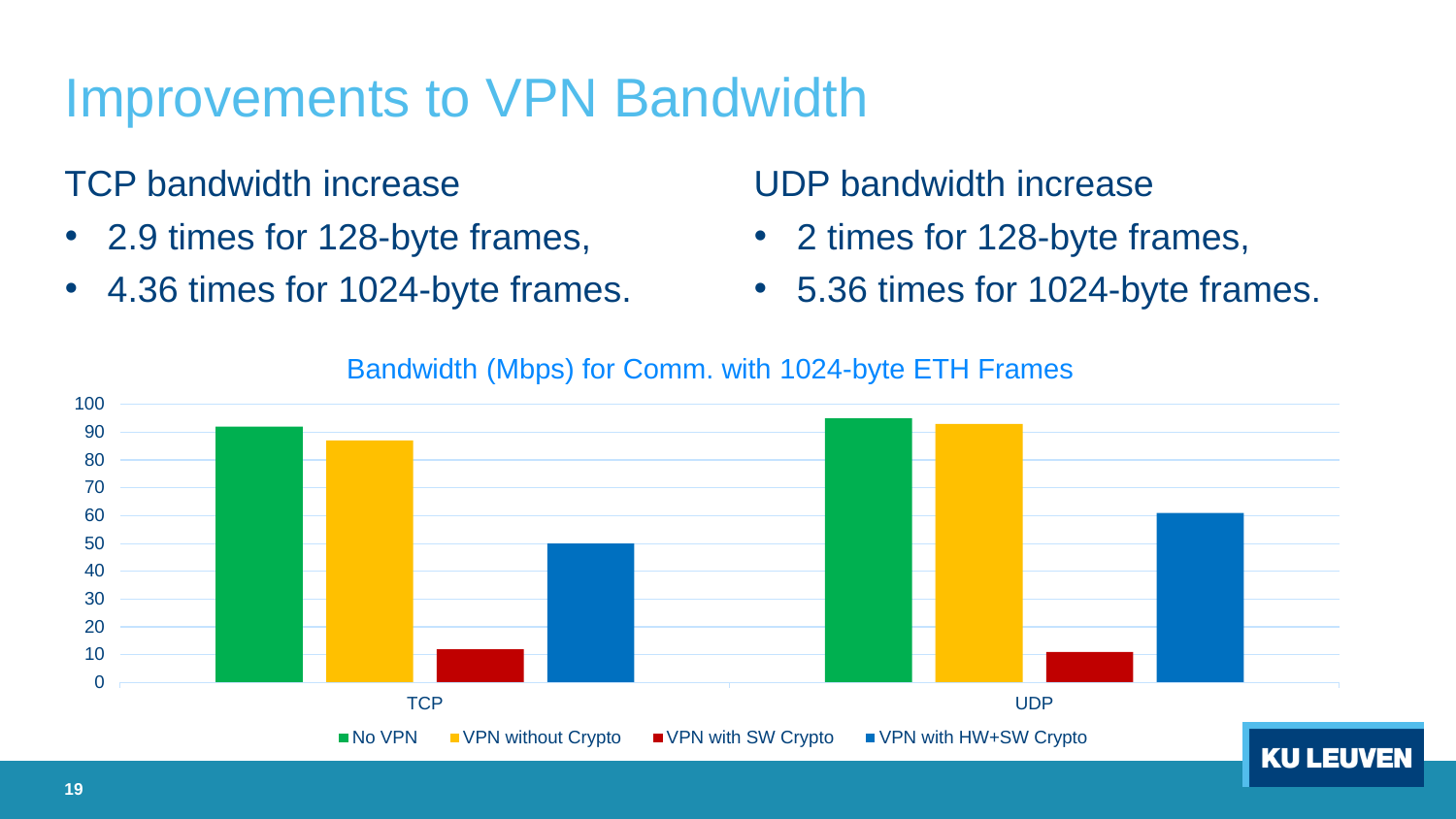Room 1 @ Leuven

 $PC<sub>1</sub>$ 

# Functionality Test

- The designed VPN device is still capable of establishing a secure communication with original SigmaVPN application.
	- o A VPN device on a low-cost dev-board, providing confidential communication between a whole home/business network and a remote server.